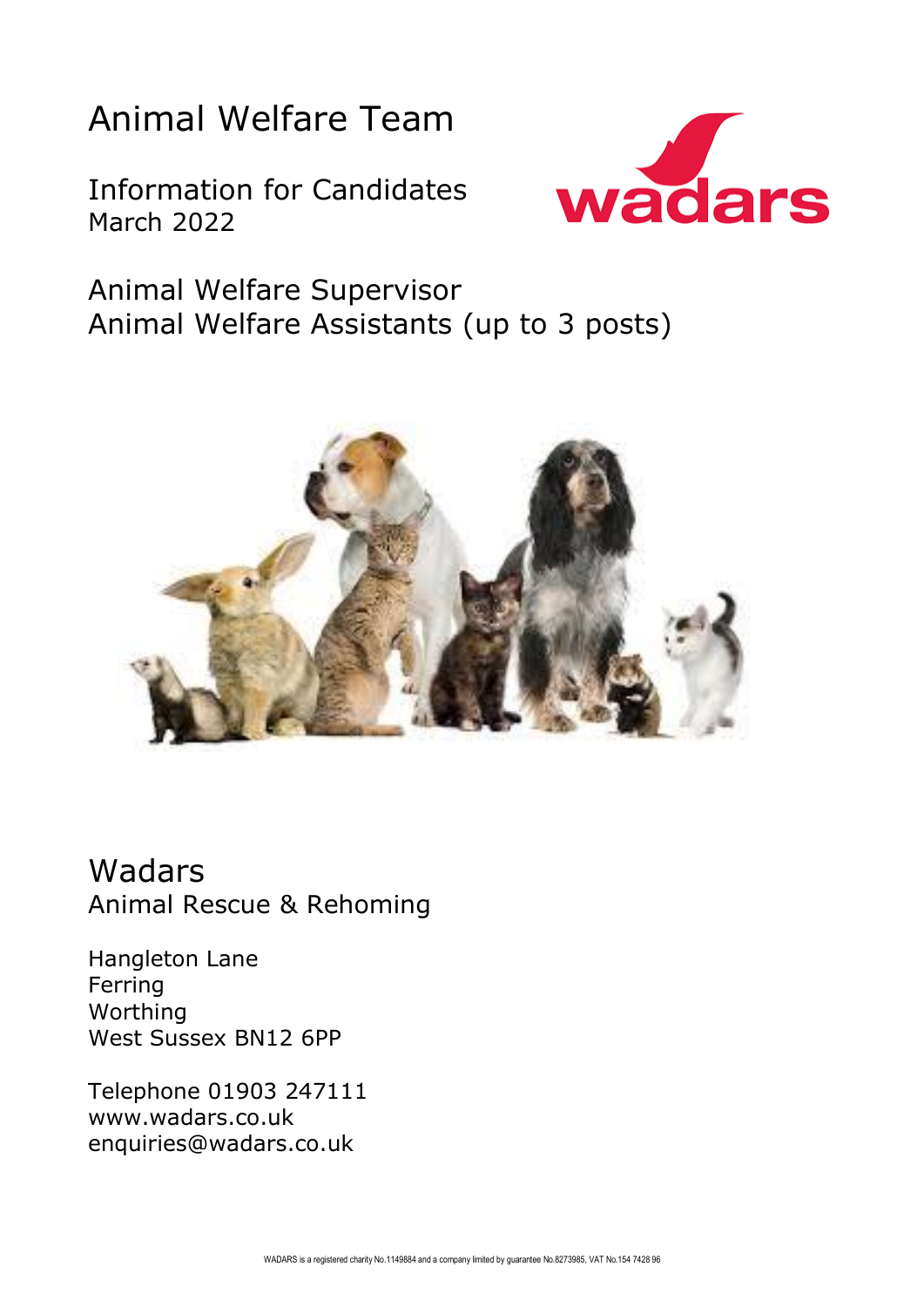## INFORMATION TO CANDIDATES

### ANIMAL WELFARE TEAM VACANCIES

## Dear Applicant

The following information is intended as a useful guide to applicants considering joining Wadars. Full details are supplied with an offer of appointment.

#### Wadars

Set in 15 acres of the beautiful South Downs in Ferring, West Sussex, Wadars is a leading animal rescue charity and has been providing protection of animals of all kinds in need of care and attention by reason of sickness, maltreatment, poor circumstances or similar causes since 1969. As a registered charity, we rely almost entirely on donations, legacies and fundraising from within the community that we serve.

Wadars rescues and rehabilitates around 1,500 wildlife and re-homes over 400 companion animals (pets) every year. Our team of mobile animal rescue officers respond to calls from the general public where animals are in peril and, during the summer months, can receive more than 50 calls a day.

After 50 years of working with commercial kennels, catteries and other wildlife units, we have now obtained full planning permission for the development of a comprehensive rescue and rehoming centre. This will take time  $-$  and money  $-$  to complete and in the meantime, we have created a small but well equipped wildlife unit with associated aviaries and built the first phase of our cattery.



We work tirelessly to provide rehabilitation of wild animal causalities and their integration back into their natural environment. We also provide a mobile animal rescue service, with a fleet of three animal ambulances, responding to distressed, injured and displaced wild animals in our community.

## Animal Welfare Team – up to 4 posts available

In support of our work across all animal welfare teams, we are offering up to three posts of animal welfare assistants and one supervisor to work within our small, friendly teams including volunteers. We are a multi species animal rescue charity and you will need to be flexible and be prepared to work within all animal units as and when required.

#### **Animal Welfare Supervisor – part-time - 4 days per week**

You will form part of a team of three supervisors, working flexibly across all animal welfare units. You will be responsible for leading and managing staff and volunteers either in the wildlife unit or the cattery and small animals unit on a daily basis, including providing cover to the community based animal rescue officers during times of holidays and other absences.

Within the wildlife unit, your responsibilities will include intake, initial assessment, medication, daily health checks, rehabilitation and release of casualties. With companion animals, responsibilities will include liaising with the members of the public wishing to give up their pets and potential adopters, plus the care, daily assessment and medication of all companion animals.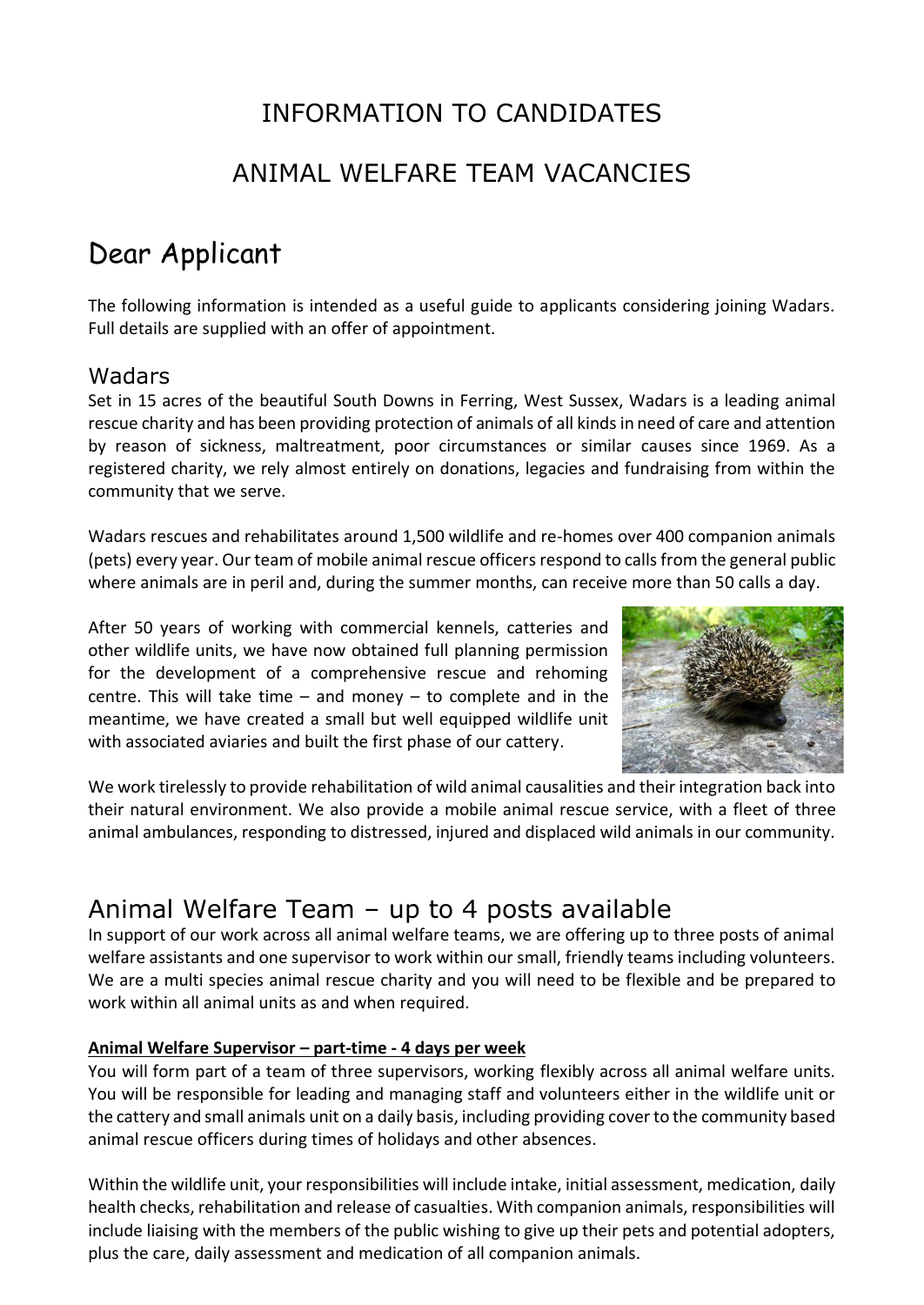You may be required to liaise with other members of the animal welfare team, volunteer fosterers and be prepared to support the training of our team of dedicated volunteers.

Your primary professional experience will be in handling British wildlife, including birds, hedgehogs and small mammals and ideally, be trained in crop/tube feeding and administering medications, although training will be given. Experience of working with cats and/or dogs in a rescue or kennels environment would be an advantage. A full driving licence is essential as you will be required to drive a Wadars animal ambulance.

The supervisor role is offered at 4 days a week (32 hours). Each 8 hour shift will generally be between 8am and 8pm and will need to be flexible to ensure each unit is managed throughout each day.

The salary offered for a supervisor role is based upon £21,840 per annum for a full time role.

#### **Animal Welfare Assistants – up to 3 posts (part-time)**

You will receive hands on training in the various animal units. This would include the care of hedgehogs, garden and seabirds, care and behaviour of dogs and cats, administering medications plus training on the administrative side of animal welfare work including tracking intake and release and arranging adoption procedures.

Duties will be varied depending on the team you are supporting on any given day. Duties may include the cleaning and disinfection of all areas and aviaries, food preparation, performing daily general health checks and initial assessment of animal casualties, recording all findings. You may be asked to support a wildlife rescue in one of our ambulances or help to transport animals between vets and our centre or other wildlife centres. You may be asked to support the public wildlife telephone advice line, undertake a pre or post adoption home check or assist in the maintenance of the units.

The assistant posts are offered on a part-time basis of 4 hours each day and can potentially be offered for between 2 and 5 days a week. Each four hour shift will generally be between 8am and 8pm and will need to be flexible to ensure individual species feeding and cleaning patterns are met.

The salary offered for an assistant role is based upon £19,760 per annum for a full time role.

#### **General – all roles**

You will be part of the public face of Wadars and you will be in close contact with the community both directly and indirectly. It is an essential element of the job that the people who we serve are treated efficiently and effectively but, most of all, with kindness, compassion and understanding.



The centre is operational 365 days a year and therefore, the roles offered

will include weekends and Public Holidays. You must also be available to work on a flexible rota. Where possible, we may arrange a visit to other similar animal welfare units for training and familiarisation.

Working within in the animal units can be physically and emotionally demanding; a high degree of emotional stamina and the ability to cope with animal euthanasia, cruelty and neglect is essential.